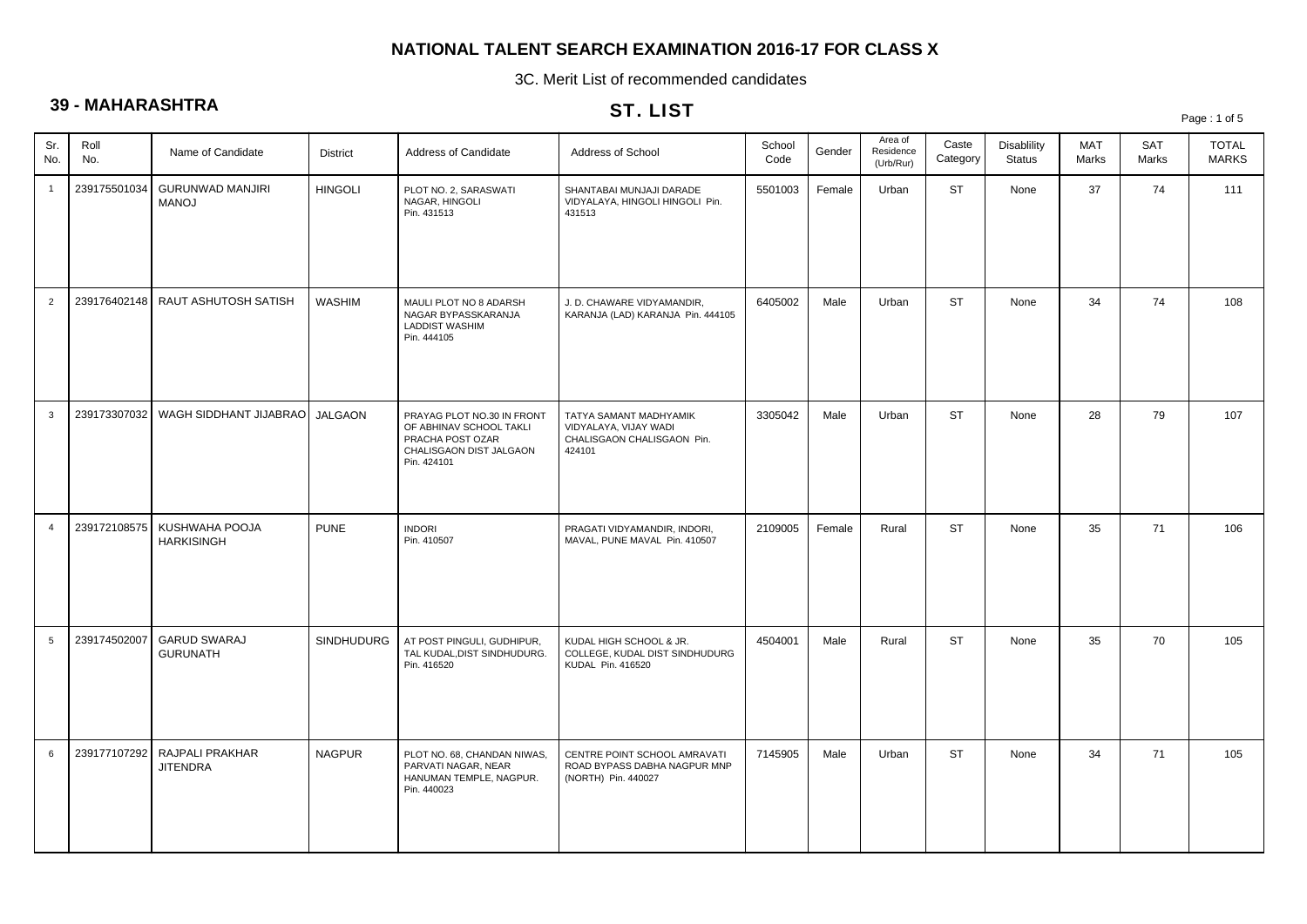3C. Merit List of recommended candidates

# **39 - MAHARASHTRA**

# ST. LIST

Page : 2 of 5

| Sr.<br>No.     | Roll<br>No.  | Name of Candidate                           | District      | Address of Candidate                                                                                 | Address of School                                                                            | School<br>Code | Gender | Area of<br>Residence<br>(Urb/Rur) | Caste<br>Category | <b>Disablility</b><br><b>Status</b> | <b>MAT</b><br>Marks | <b>SAT</b><br>Marks | <b>TOTAL</b><br><b>MARKS</b> |
|----------------|--------------|---------------------------------------------|---------------|------------------------------------------------------------------------------------------------------|----------------------------------------------------------------------------------------------|----------------|--------|-----------------------------------|-------------------|-------------------------------------|---------------------|---------------------|------------------------------|
| $\overline{7}$ | 239178303217 | <b>BONLAWAR AVISHKAR</b><br><b>ASHOKRAO</b> | NANDED        | AT POST KUNDALWADI TQ<br><b>BILOLI DIST NANDED</b><br>Pin. 431711                                    | Z.P.H.S PRIMARY BILOLI BILOLI Pin.<br>431710                                                 | 8301308        | Male   | Rural                             | <b>ST</b>         | None                                | 36                  | 67                  | 103                          |
| 8              | 239177102029 | <b>UIKEY PRAMEGH</b><br>PRASHANT            | <b>NAGPUR</b> | 10-R PIONEER RESIDENCY<br>PARK, SOMALWADA SQUARE,<br>WARDHA ROAD, NAGPUR.<br>Pin. 440025             | SOMALWAR HIGH<br>SCHOOL, RAMDASPETH, NAGPUR<br>NAGPUR MNP (WEST) Pin. 440010                 | 7142020        | Male   | Urban                             | <b>ST</b>         | None                                | 35                  | 68                  | 103                          |
| 9              | 239172204309 | <b>GAWANDE ROHIT</b><br><b>SAKHARAM</b>     | AHMEDNAGAR    | At/Post- Sawargaon Pat, Tal-<br>Akole, Dist.-Ahmednagar<br>Pin. 422601                               | SARJUNATH VIDYALAYA<br>SAWARGAON PAT AKOLE Pin. 422601                                       | 2211025        | Male   | Rural                             | <b>ST</b>         | None                                | 34                  | 68                  | 102                          |
| 10             | 239178301192 | KALYANPAD MAYUR<br>VENKATRAO                | NANDED        | c/oKAWATE NIWAS, OPP. JAGRUT<br>HANUMAN MANDIR, KAILASH<br>NAGAR, NANDED<br>Pin. 431602              | PRATIBHANIKETAN HIGH SCHOOL,<br>KAILASH NAGAR, NANDED NANDED<br>MNP Pin. 431602              | 8341024        | Male   | Urban                             | <b>ST</b>         | None                                | 32                  | 69                  | 101                          |
| 11             | 239178301258 | KOLHE SUMATI RAJESH                         | <b>NANDED</b> | SHIV CHANDRA<br>NIWAS, ASHIRWAD<br>NAGAR, CHAITANYA NAGAR<br>ROAD, TARODA(BK), NANDED<br>Pin. 431605 | PRATIBHANIKETAN HIGH SCHOOL,<br>KAILASH NAGAR, NANDED NANDED<br>MNP Pin. 431602              | 8341024        | Female | Urban                             | <b>ST</b>         | None                                | 39                  | 60                  | 99                           |
| 12             | 239171203546 | ANATWAR ADITYA<br><b>TULSHIRAM</b>          | MUMBAI (      | 5a/1206, Spring Leaf, Lokhandwala<br>Township, Kandivali (E) Mumbai -<br>Maharashtra<br>Pin. 400101  | LOKHANDAWALA FOUNDATION<br>SCHOOL LOKHANDWALA COMPLEX<br>KANDIVALI (E) KANDIVALI Pin. 400101 | 1267902        | Male   | Urban                             | <b>ST</b>         | None                                | 35                  | 64                  | 99                           |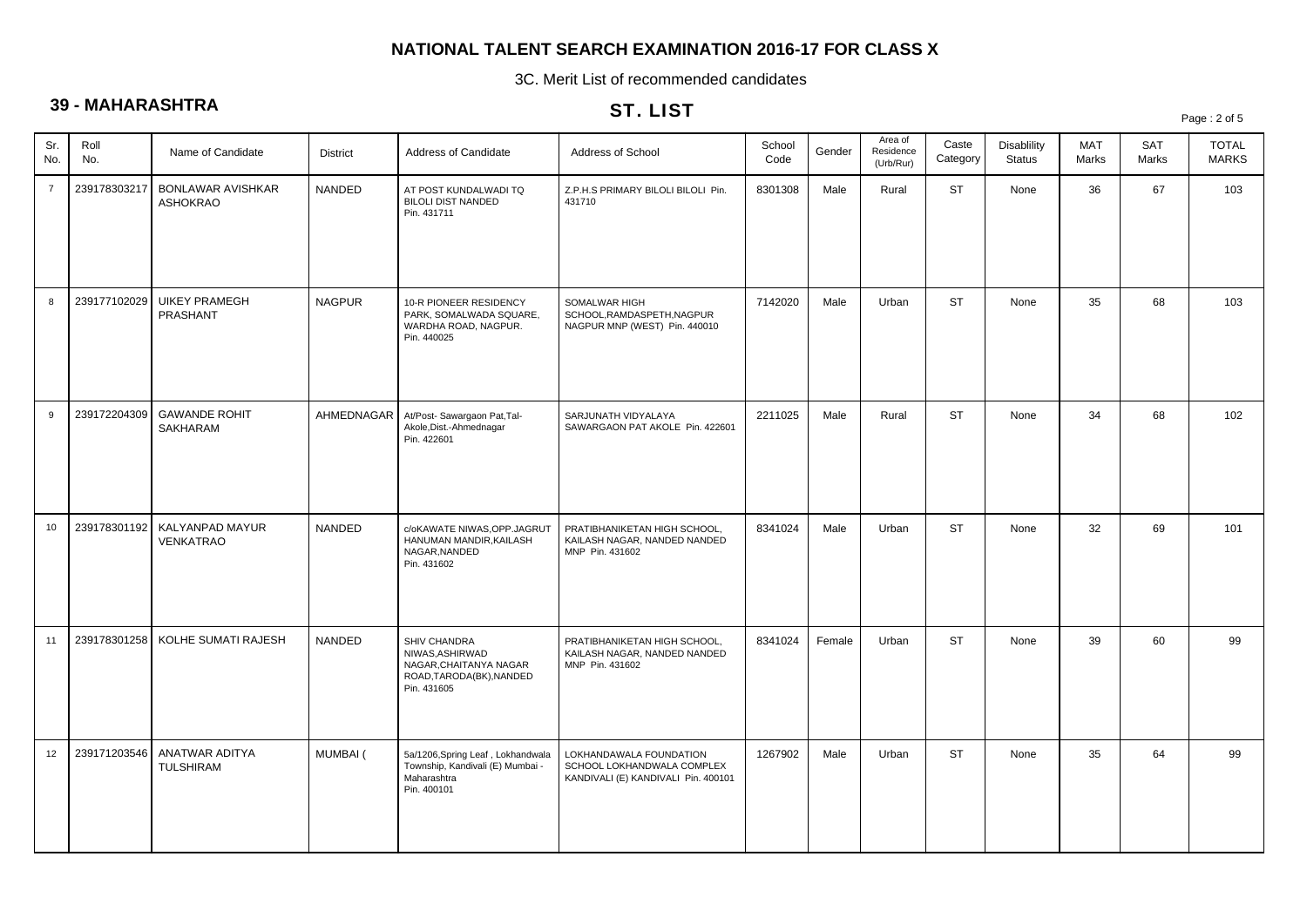3C. Merit List of recommended candidates

# **39 - MAHARASHTRA**

### ST. LIST

|            | $\frac{1}{2}$ |                                  |                 | <b>SI.LISI</b>                                                                                                             |                                                                                  |                |        |                                   |                   | Page: 3 of 5                 |              |              |                              |  |
|------------|---------------|----------------------------------|-----------------|----------------------------------------------------------------------------------------------------------------------------|----------------------------------------------------------------------------------|----------------|--------|-----------------------------------|-------------------|------------------------------|--------------|--------------|------------------------------|--|
| Sr.<br>No. | Roll<br>No.   | Name of Candidate                | <b>District</b> | Address of Candidate                                                                                                       | Address of School                                                                | School<br>Code | Gender | Area of<br>Residence<br>(Urb/Rur) | Caste<br>Category | <b>Disablility</b><br>Status | MAT<br>Marks | SAT<br>Marks | <b>TOTAL</b><br><b>MARKS</b> |  |
| 13         | 239172301443  | NIMJE OJAS MILIND                | <b>SOLAPUR</b>  | Mangal Regency, B-105, Near<br>Power Station, Behind D-Mart, Jule<br>Solapur, Solapur<br>Pin. 413003                       | INDIAN MODEL SCHOOL CBSE<br>SOLAPUR MNP Pin. 413004                              | 2341902        | Male   | Urban                             | <b>ST</b>         | None                         | 33           | 65           | 98                           |  |
| 14         | 239173101321  | BAHIRAM DEVEN VISHNU             | <b>NASHIK</b>   | SHIV-JYOT A, FLAT NO.-12, NEAR<br>AKASH PETROL PUMP, BEHIND<br>GARGE PARK, DINDORI ROAD,<br>MHASRUL, NASHIK<br>Pin. 422004 | RANGUBAI JUNNARE HIGH NASHIK.<br>NASIK MNP Pin. 422011                           | 3141025        | Male   | Urban                             | <b>ST</b>         | None                         | 30           | 67           | 97                           |  |
| 15         | 239171514005  | TAYADE DISHANT HIRAMAN   THANE   |                 | Chintamani Annex, 103, Near<br>Jankalyan School, Shahapur,<br>Dist-Thane<br>Pin. 421601                                    | G. V. KHADE VIDYALAYA, SHAHAPUR<br>DIST THANE SHAHAPUR Pin. 421601               | 1506001        | Male   | Rural                             | <b>ST</b>         | None                         | 33           | 63           | 96                           |  |
| 16         | 239178302105  | <b>CHITALE ASHISH ANIL</b>       | NANDED          | AT POST TUUPA TO DIST.<br>ANDED<br>Pin. 431603                                                                             | KUSUMTAI HIGH SCHOOL, CIDCO,<br>WARD NO.61 NO.2 NANDED NANDED<br>MNP Pin. 431603 | 8341057        | Male   | Urban                             | <b>ST</b>         | None                         | 32           | 64           | 96                           |  |
| 17         | 239173109510  | PHULKAR SUSHRUT<br>JAYANT        | <b>NASHIK</b>   | NIRAMAY, CHAVAN MALA, NEAR<br>TARAN TALAV, TARAN TALAV<br>ROAD, NASHIK ROAD, NASHIK<br>Pin. 422011                         | ASHOKA UNIVERSAL SCHOOL<br>WADALA NASIK MNP Pin. 422101                          | 3141905        | Male   | Urban                             | <b>ST</b>         | None                         | 28           | 68           | 96                           |  |
| 18         | 239175102182  | ANANDE SHREYAS<br><b>SANTOSH</b> | AURANGABAD      | RH 64 KASLIWAL POORVA,<br>CHIKALTHANA, AURANGABAD.<br>Pin. 431001                                                          | PODAR INTERNATIONAL SCHOOL<br>AURANGABAD MNP Pin. 431005                         | 5141906        | Male   | Urban                             | <b>ST</b>         | None                         | 36           | 59           | 95                           |  |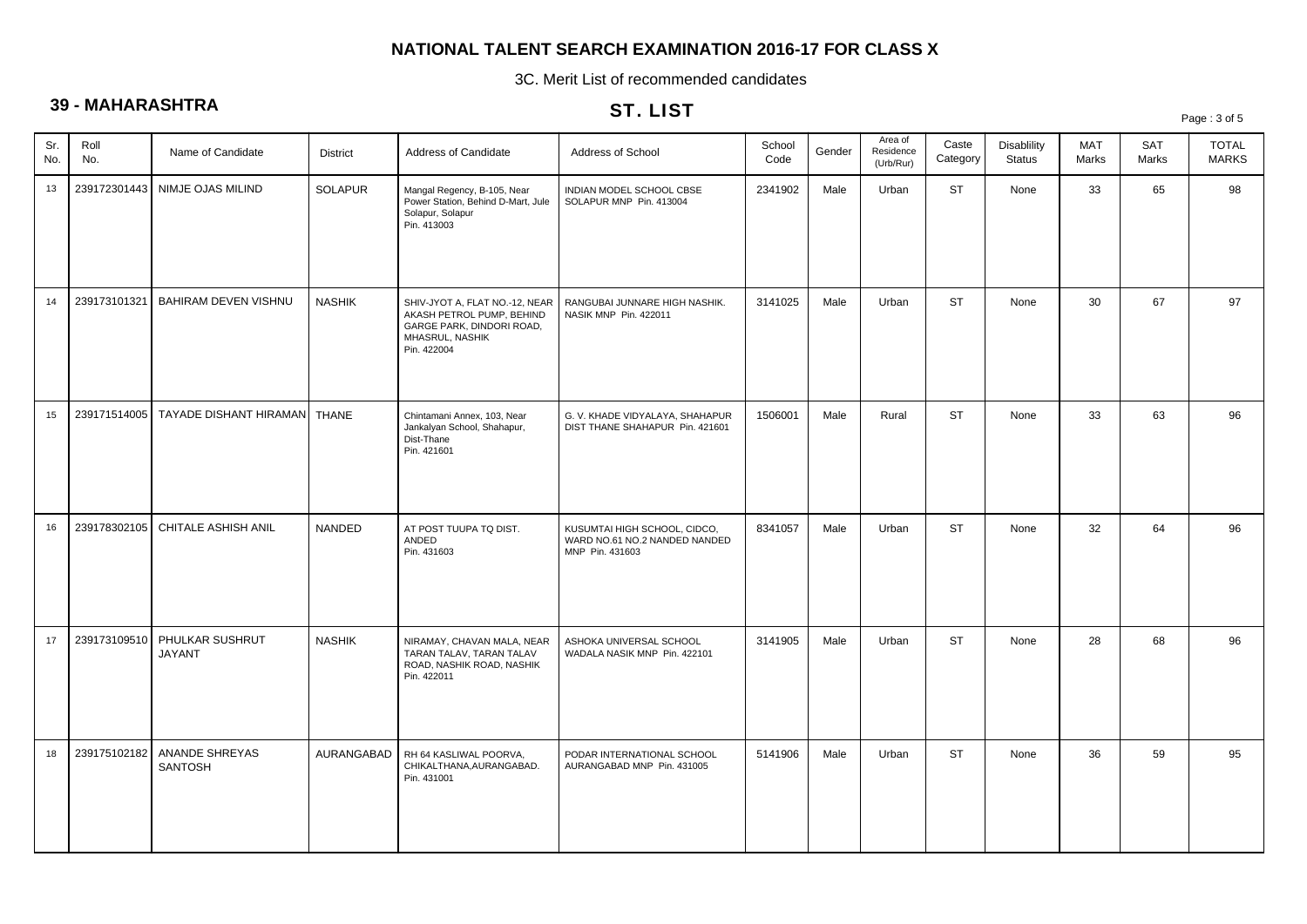3C. Merit List of recommended candidates

# **39 - MAHARASHTRA**

### ST. LIST

|            |              |                                  |                 |                                                                           | 31. LIST                                                                                   |                |        |                                   |                   |                              |                     |                     | Page: 4 of 5                 |
|------------|--------------|----------------------------------|-----------------|---------------------------------------------------------------------------|--------------------------------------------------------------------------------------------|----------------|--------|-----------------------------------|-------------------|------------------------------|---------------------|---------------------|------------------------------|
| Sr.<br>No. | Roll<br>No.  | Name of Candidate                | <b>District</b> | Address of Candidate                                                      | Address of School                                                                          | School<br>Code | Gender | Area of<br>Residence<br>(Urb/Rur) | Caste<br>Category | Disablility<br><b>Status</b> | <b>MAT</b><br>Marks | <b>SAT</b><br>Marks | <b>TOTAL</b><br><b>MARKS</b> |
| 19         | 239171506272 | KUMBHARE KASHISH ANIL            | <b>THANE</b>    | 101/PH-2 NEELKANTH PARK<br>WAYLE NAGAR KALYAN (W)<br>Pin. 421301          | RITA MEMORIAL HIGH SCHOOL<br>KALYAN Pin. 421301                                            | 1502031        | Female | Urban                             | <b>ST</b>         | None                         | 29                  | 66                  | 95                           |
| 20         | 239178301561 | KONDAWAR GANESH<br>SHIVAJI       | <b>NANDED</b>   | Naik Nagar nanded<br>Pin. 431602                                          | OXFORD THE GLOBAL SCHOOL<br>NANDED MNP Pin. 431605                                         | 8341905        | Male   | Rural                             | <b>ST</b>         | None                         | 23                  | 72                  | 95                           |
| 21         | 239176203523 | DONGE NIKHIL RAVINDRA            | <b>BULDHANA</b> | ASHIRWAD 121, SAMATA<br>COLONY NO 2, KHAMGAON<br>Pin. 444303              | LIONS DNYANPEETH SHUKLA<br>LAYOUT, KHAMGAON KHAMGAON Pin.<br>444303                        | 6209453        | Male   | Urban                             | <b>ST</b>         | None                         | 34                  | 60                  | 94                           |
| 22         | 239175301011 | SHIRPE SOMESH<br><b>BHUMANNA</b> | <b>BEED</b>     | ANURAG COLONY PARLI ROAD<br>AMBAJOGAI DIST BEED<br>Pin. 431517            | SHRI YOGESHWARI NUTAN<br>VIDYALAYA, AMBAJOGAI DIST BEED<br>AMBEJOGAI Pin. 431517           | 5301003        | Male   | Rural                             | <b>ST</b>         | None                         | 34                  | 60                  | 94                           |
| 23         | 239173202024 | MORE AJAY DAJBHAU                | <b>DHULE</b>    | PATAL NAGARI NIJAMPUR TAL<br>SAKRI DIST DHULE<br>Pin. 424305              | ADARSH VIDYA MANDIR & JR.<br>COLLEGE, NIJAMPUR-JAITANE. SAKRI<br>Pin. 424305               | 3204004        | Male   | Rural                             | <b>ST</b>         | None                         | 27                  | 67                  | 94                           |
| 24         | 239177106422 | PENDAM SHRAVANI<br><b>SURESH</b> | <b>NAGPUR</b>   | 202, Dhyaneshwar Apt.Behind NIT<br>GardenUday Nagr, Nagpur<br>Pin. 440024 | SHAHU GARDEN HIGH SCHOOL,<br>MAHATMA FULEY NAGAR, NAGPUR<br>NAGPUR MNP (SOUTH) Pin. 440027 | 7144908        | Female | Urban                             | <b>ST</b>         | None                         | 30                  | 63                  | 93                           |